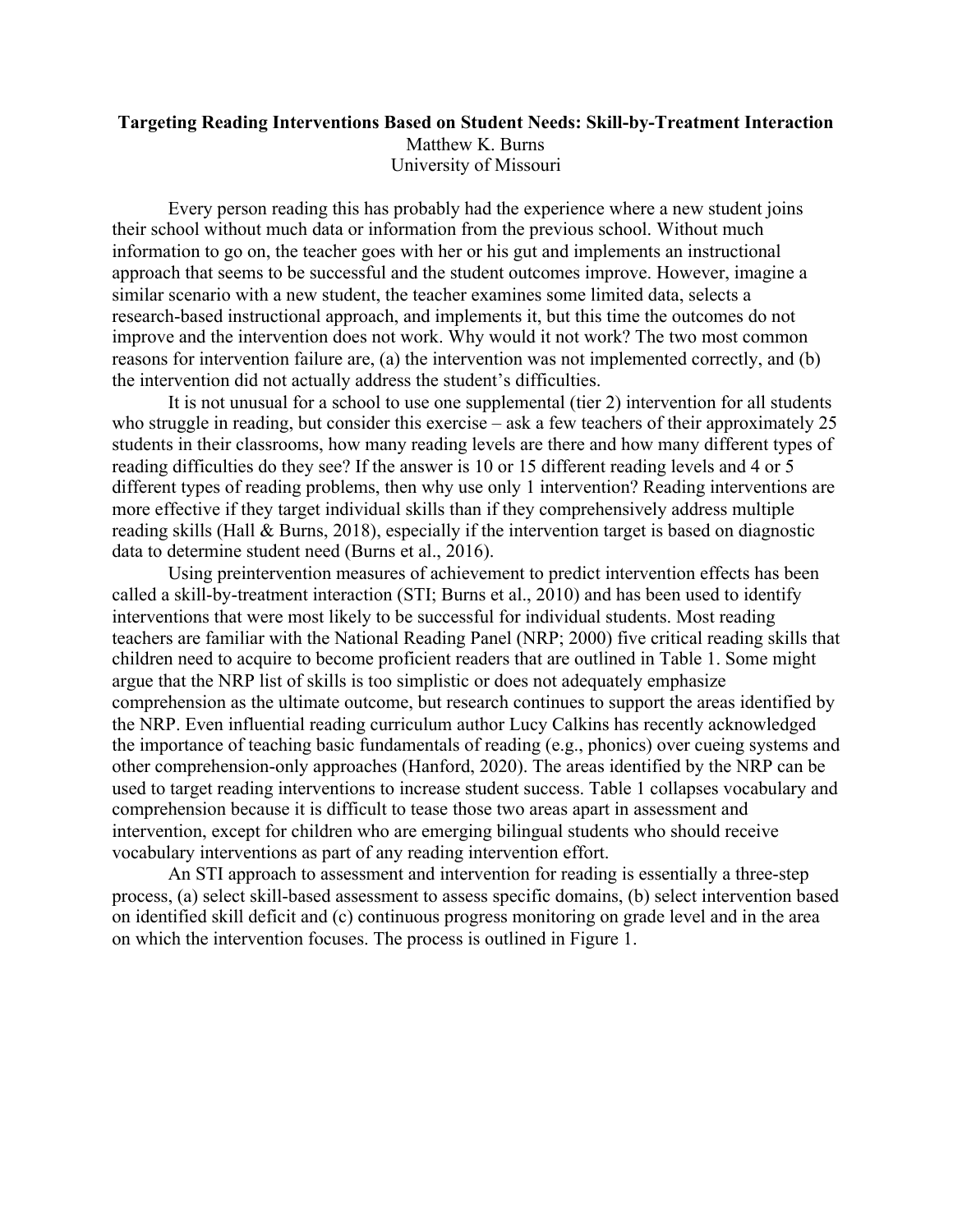

**Figure 1** – Assessment-to-Intervention Flow Chart within Skill-by-Treatment Interaction Model

# **Step 1: Select Assessments of Reading Skills**

The primary problem analysis question at tier 2 is, what is the category of the problem? Thus, the first step in an STI framework, once a student is identified as a struggling reader, is to examine the data to find the most fundamental skill in which the student experiences difficulty and then target that skill for intervention. In reading, the five domains are assessed in the following sequence, 1. comprehension and vocabulary, 2. fluency, 3. decoding, and 4. phonemic awareness. The assessment sequence begins with a measure of comprehension (see Table 1). If the student demonstrates low comprehension, then school personnel assess fluency, etc. Once assessment data are used to identify the most fundamental skill in which the student struggles, then the intervention is selected to match that deficit.

# **Step 2: Select the Intervention**

Based on information collected through step 1, school personnel can select the specific intervention to target the area of need for the student. Table 1 provides some examples of interventions that can be utilized for students at tier 2, readers can find lists of evidence-based interventions on several websites including the Evidence-Based Intervention Network ([https://ebi.missouri.edu/\)](https://ebi.missouri.edu/)d) and the National Center for Intensive Intervention ([https://charts.intensiveintervention.org/aintervention\)](https://charts.intensiveintervention.org/aintervention). Both of these sources consider the evidence-base for the interventions that they present, which is a critical criterion in selecting interventions.

### **Step 3: Continuous Progress Monitoring**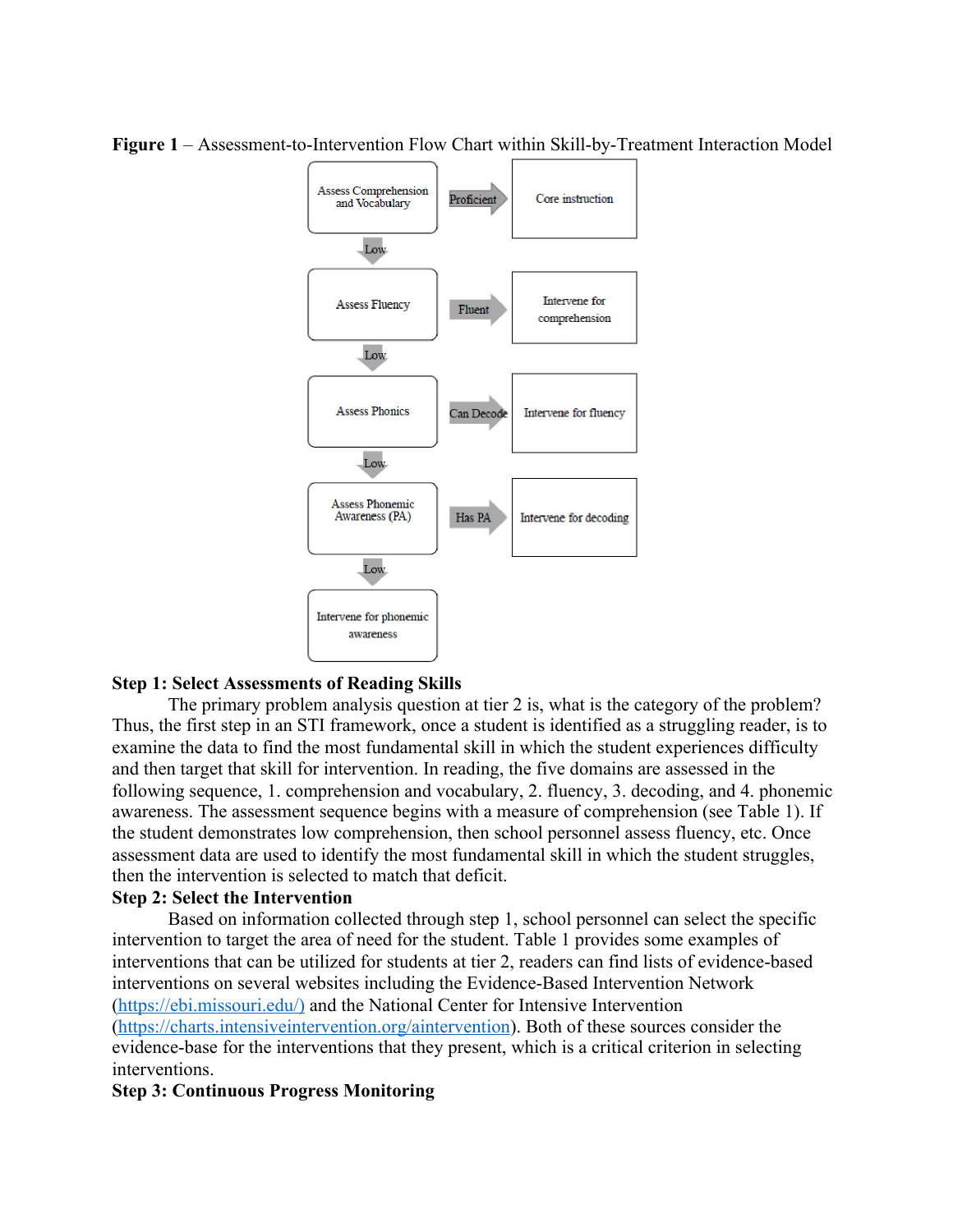Progress monitoring is critically important to any intervention model. An STI approach relies on both general outcome measures (GOM) and skill-mastery measures (SMM) to gauge intervention effects. GOM data indicate if a student is improving in the general area of reading, and SMM indicate if the student is learning the skill being intervened. Curriculum-based measures of reading fluency (CBM-R) is a GOM, and is one of the most well-researched assessments in education and is an especially useful tool for progress monitoring overall growth in reading (Christ et al., 2012). Previous research has also supported the psychometric adequacy of several early literacy measures as progress monitoring tools of basic reading skills (McConnell & Wackerle-Hollman, 2016; Oslund et al., 2012; Van Norman et al., 2018). GOM data should be collected every week and should be the data used for resource allocation decisions (e.g., moving from tier 2 to tier 3). SMM data could be collected every other week and are used to determine if the intervention is working, but the results have yet to generalize to a more global measure of reading.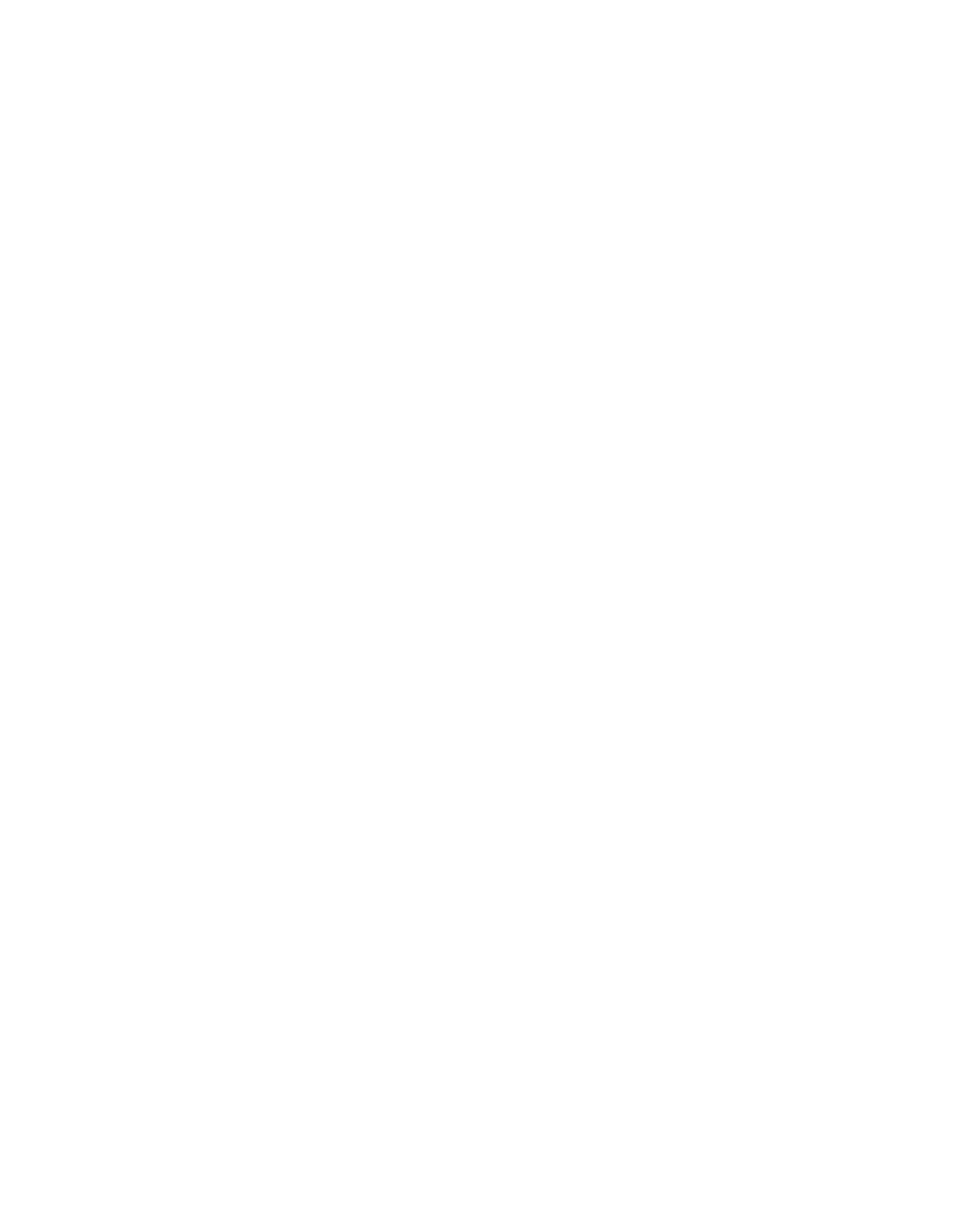### **Conclusion**

There is considerable research demonstrating the relative effects of targeting interventions based on student needs. The result of the data collection may be that each grade level has one to four tier 2 interventions to use, and the older the students are, the more important it is to identify the skill deficit. For example, school personnel could probably use a phonemic awareness intervention for every kindergarten student who is a struggling student and be safe in doing so. However, it is rare for a student beyond 2nd grade to lack phonemic awareness (Chafouleas et al., 1997; McDowell et al., 2007; Parilla et al., 2004), which suggests that tier 2 interventions with older students should have a different primary focus. Phonemic awareness is a highly correlated with reading among young readers, but among students who were nonreaders in preschool, the relationship between phonemic awareness and reading was significantly lower by the time the student was approximately 6.5 years old (Powell & Atkinson, 2020). The NRP (2000) report on phonemic awareness found that the effect of phonemic awareness training was by far the largest for students in preschool, but that "kindergarten was significantly larger than the effects in 1st grade and in 2nd through 6th grades" (p. 2-24) and there was almost no transfer from phonemic awareness interventions to reading and other related skills with students beyond the 2<sup>nd</sup> grade. Remember, there is no such thing as a universal intervention or even a universal intervention target. What works for one child may not work for another, but collecting data before beginning an intervention and using those data to target intervention efforts will likely give us the best chance for success.

### **References**

- Burns, M. K., Codding, R. S., Boice, C. H., & Lukito, G. (2010). Meta-analysis of acquisition and fluency math interventions with instructional and frustration level skills: Evidence for a skill-by-treatment interaction. *School Psychology Review*, *39*(1), 69-83.
- Burns, M. K., Maki, K. E., Karich, A. C., Hall, M., McComas, J. J., & Helman, L. (2016). Problem analysis at tier 2: Using data to find the category of the problem. In (S. Jimerson, M K. Burns, & A. M. VanDerHeyden, Eds.) *Handbook of response to intervention* (pp. 293-307). Springer.
- Chafouleas, S. M., Lewandowski, L. J., Smith, C. R., & Blachman, B. A. (1997). Phonological awareness skills in children: Examining performance across tasks and ages. *Journal of Psychoeducational Assessment, 15*(4), 334-347.
- Christ, T. J., Zopluoglu, C., Long, J. D., & Monaghen, B. D. (2012). Curriculum-based measurement of oral reading: Quality of progress monitoring outcomes. *Exceptional Children*, *78*(3), 356-373.
- Hall, M. S., & Burns, M. K. (2018). Meta-analysis of targeted small-group reading interventions. *Journal of School Psychology*, *66*, 54-66.
- Hanford, E. (2020, October 16). Influential literacy expert is changing her views. *American Public Media Reports.* Retrieved November 11, 2020 from https://www.apmreports.org/story/2020/10/16/influential-literacy-expert-lucy-calkins-is-c hanging-her-views.
- McConnell, S., & Wackerle-Hollman, A. (2016). Can we measure the transition to reading? General outcome measures and early literacy development from preschool to early elementary grades. *AERA Open, 2*, 1–15.
- McDowell, K. D., Lonigan, C. J., & Goldstein, H. (2007). Relations among socioeconomic status, age, and predictors of phonological awareness. *Journal of Speech, Language, and Hearing Research, 50,* 1079-1092.